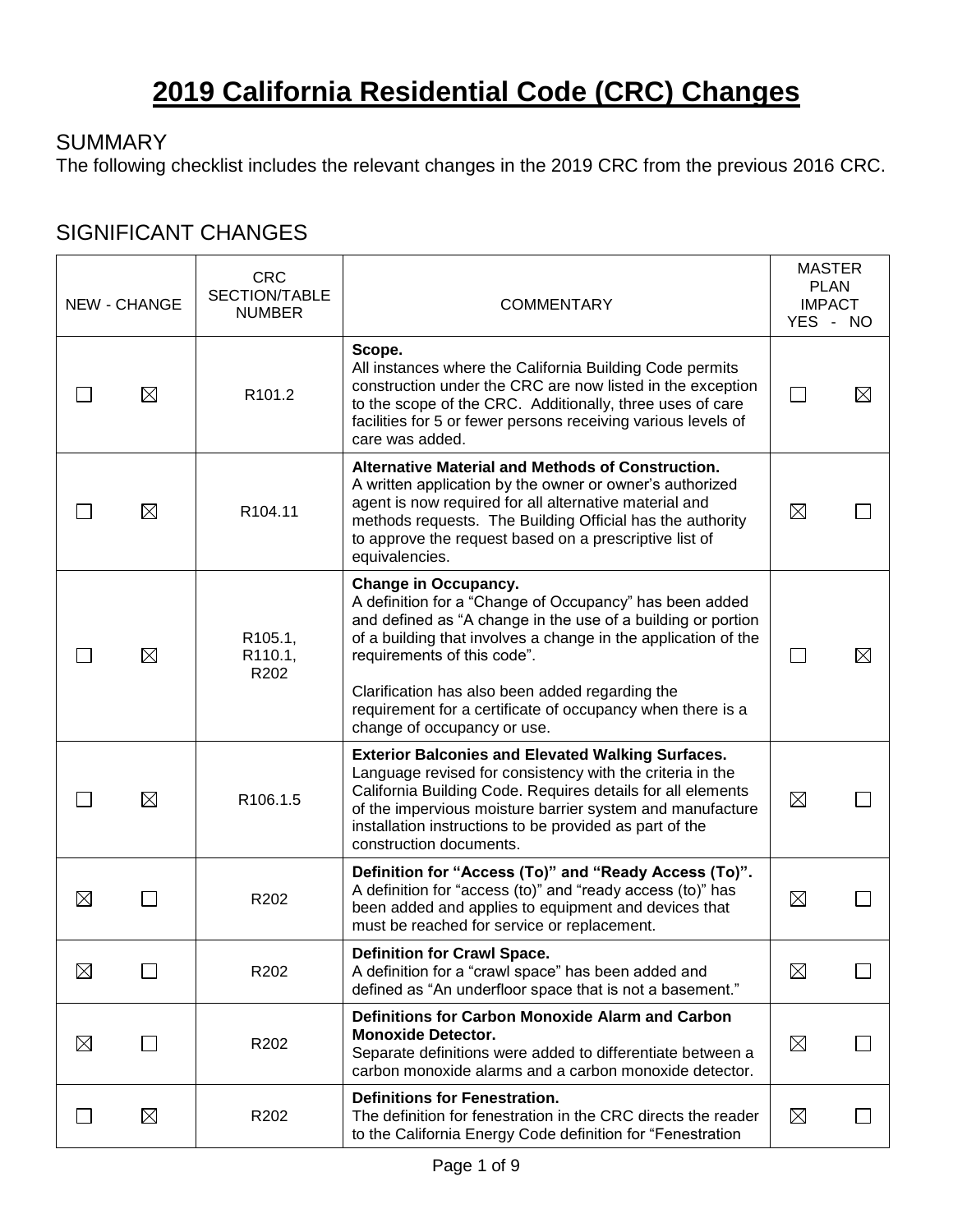|             | <b>NEW - CHANGE</b> | <b>CRC</b><br>SECTION/TABLE<br><b>NUMBER</b> | <b>COMMENTARY</b>                                                                                                                                                                                                                                                                                                            |                | <b>MASTER</b><br><b>PLAN</b><br><b>IMPACT</b><br>YES - NO |
|-------------|---------------------|----------------------------------------------|------------------------------------------------------------------------------------------------------------------------------------------------------------------------------------------------------------------------------------------------------------------------------------------------------------------------------|----------------|-----------------------------------------------------------|
|             |                     |                                              | Product" which includes a new definition for vertical<br>fenestration and modified the definition for skylights and<br>sloped glazing.                                                                                                                                                                                       |                |                                                           |
| $\boxtimes$ |                     | R202                                         | <b>Definition of Live/Work Unit.</b><br>Definition added to clarify that a live/work unit is a dwelling<br>unit or sleeping unit in which a significant portion of the<br>space includes a nonresidential use that is operated by the<br>tenant or building owner.                                                           |                | X                                                         |
| $\boxtimes$ |                     | R <sub>202</sub>                             | <b>Definitions for Solar Systems.</b><br>Three new solar definitions ("solar energy system", "solar<br>thermal collector", "solar thermal system") were added to<br>help clarify the related provisions in Chapters 3 and 9.                                                                                                 | $\boxtimes$    |                                                           |
| ⊠           | $\blacksquare$      | Table R301.2(1)                              | <b>Climatic and Geographic Design Criteria.</b><br>Table was modified to include "Manual J Design Criteria"<br>residential load calculations which requires a jurisdiction to<br>set local values based on local data for consistent<br>application of the standard.                                                         |                | ⊠                                                         |
| $\boxtimes$ |                     | R301.2.2.1.1                                 | Alternate Determination of Seismic Design Category.<br>A new alternative seismic map has been provided that<br>could potentially lower a seismic design category based on<br>certain soil conditions, if determined applicable by the<br><b>Building Official.</b>                                                           | $\blacksquare$ | $\boxtimes$                                               |
|             | $\boxtimes$         | R301.2.2.6                                   | <b>Irregular Buildings.</b><br>The irregular building section of the seismic provisions of<br>the CRC have been reformatted and rearranged for easier<br>use. No technical changes were intended by the reformat.                                                                                                            | $\boxtimes$    |                                                           |
|             | $\boxtimes$         | R301.5                                       | <b>Balcony (Exterior) and Deck Minimum Uniformly</b><br><b>Distributed Live Loads.</b><br>The live load for exterior balconies and decks was<br>increased from 40 psf to 60 psf loading.                                                                                                                                     | $\boxtimes$    |                                                           |
|             | $\boxtimes$         | R302.1                                       | <b>Exterior Walls.</b><br>References to the California Building Code and different<br>framing material options were added to offer additional<br>options for the minimum fire resistance ratings<br>requirements; and table footnotes were modified to clarify<br>the code requirements for gable end vents and projections. | $\boxtimes$    |                                                           |
|             | $\boxtimes$         | R302.2                                       | Townhouse Separation - Double Walls.<br>For code clarification, a second method for achieving the<br>required fire-resistance separation between townhouse<br>dwelling units was added: the use of two 1-hour wall<br>assemblies to separate each townhouse.                                                                 |                | $\bowtie$                                                 |
|             | $\boxtimes$         | R302.3                                       | <b>Two-Family Dwelling Separation.</b><br>Language has been added to include CBC Section 703.3<br>as an option to determine fire-resistance ratings for two-<br>family dwellings.                                                                                                                                            |                | $\bowtie$                                                 |
|             | $\boxtimes$         | R302.4.2                                     | <b>Membrane Penetrations.</b>                                                                                                                                                                                                                                                                                                | $\boxtimes$    |                                                           |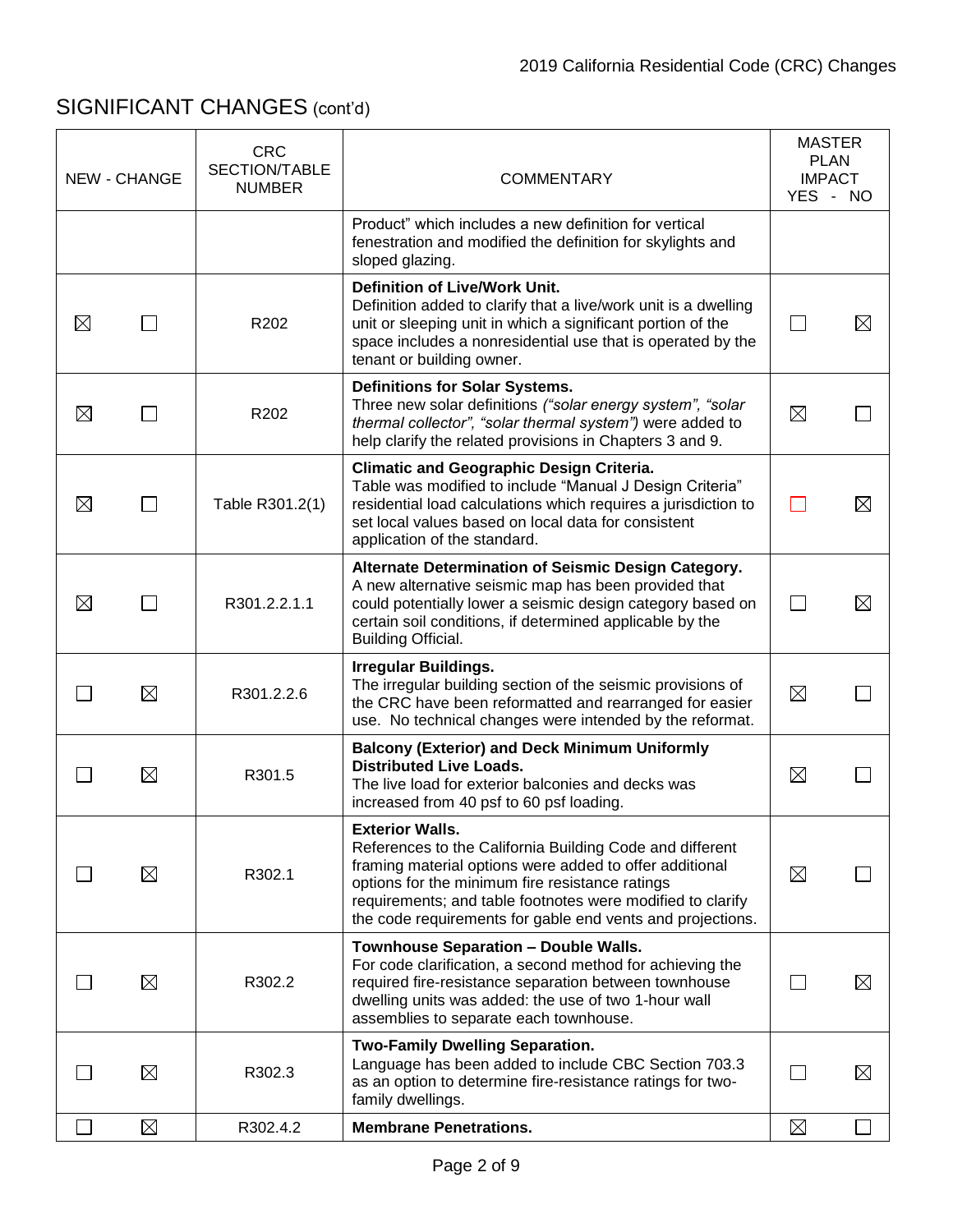|    | <b>NEW - CHANGE</b> | <b>CRC</b><br><b>SECTION/TABLE</b><br><b>NUMBER</b> | <b>COMMENTARY</b>                                                                                                                                                                                                                                                                                                                                                                                                                                | <b>MASTER</b><br><b>PLAN</b><br><b>IMPACT</b><br>YES - NO |  |
|----|---------------------|-----------------------------------------------------|--------------------------------------------------------------------------------------------------------------------------------------------------------------------------------------------------------------------------------------------------------------------------------------------------------------------------------------------------------------------------------------------------------------------------------------------------|-----------------------------------------------------------|--|
|    |                     |                                                     | Exception #4 was added for listed luminaires that have<br>been tested for fire-resistant-rated ceiling. The new<br>exception recognizes listed luminaires for penetrating the<br>ceiling membrane or fire-resistant-rated floor/ceiling<br>assemblies, provided the luminaire has been tested as part<br>of that assembly.                                                                                                                       |                                                           |  |
|    | $\boxtimes$         | R302.5                                              | <b>Dwelling - Garage Opening Protection.</b><br>An automatic-closing/self-latching device is now permitted<br>as an alternative to a self-closing/self-latching device for<br>the door between the garage and dwelling.                                                                                                                                                                                                                          | $\boxtimes$                                               |  |
|    | $\boxtimes$         | R302.10                                             | <b>Insulation Flame Spread.</b><br>The language was modified to clarify that the testing of<br>insulating materials for flame spread and smoke-developed<br>ratings also applies to facings including vapor retarders,<br>vapor permeable membranes, and other similar coverings.<br>The exception for facings in concealed locations and in<br>substantial contact with the back side of finish materials,<br>such as drywall, has not changed. | $\boxtimes$                                               |  |
|    | $\boxtimes$         | R302.13                                             | Fire Protection of Floors above Crawl Spaces.<br>The code was modified to now include fire-resistant<br>membrane protection for floor assemblies located directly<br>over a crawl space that contains electric-powered heating<br>appliances, in addition to the previously required protection<br>for floor assemblies located directly over a crawl space that<br>contains fuel-fired [heating] appliances.                                    | $\boxtimes$                                               |  |
|    | $\boxtimes$         | R308.4.2                                            | <b>Glazing Adjacent to Doors.</b><br>The code was modified to now indicate that glazing within<br>24 inches of the hinge side of an in-swinging door now<br>requires safety glazing where the glazing is at an angle<br>less than 180 degrees from the plane of the door.                                                                                                                                                                        | $\boxtimes$                                               |  |
|    | $\boxtimes$         | R308.4.4                                            | <b>Glazing in Guards and Railings.</b><br>The code was modified to require an attached top rail or<br>handrail for guards with structural glass balusters.                                                                                                                                                                                                                                                                                       | $\boxtimes$                                               |  |
|    | $\boxtimes$         | R308.4.7                                            | Glazing Adjacent to the Bottom Stair Landing.<br>Figure R308.4.7 was updated and the caption for the figure<br>was revised to more accurately reflect the related code<br>provision. Additionally the verbiage of the exception was<br>revised for clarification.                                                                                                                                                                                | $\boxtimes$                                               |  |
|    | $\boxtimes$         | R310.1                                              | <b>Emergency Escape and Rescue Openings in</b><br><b>Basements.</b><br>Language was modified to no longer require emergency<br>escape and rescue openings for bedrooms/sleeping rooms<br>when the dwelling unit is protected with an automatic fire<br>sprinkler system <i>and</i> all other conditions of this section are<br>met.                                                                                                              | $\boxtimes$                                               |  |
| L. | $\boxtimes$         | R310.3                                              | <b>Basement Area Wells for Emergency Escape and</b><br><b>Rescue Doors.</b>                                                                                                                                                                                                                                                                                                                                                                      | $\boxtimes$                                               |  |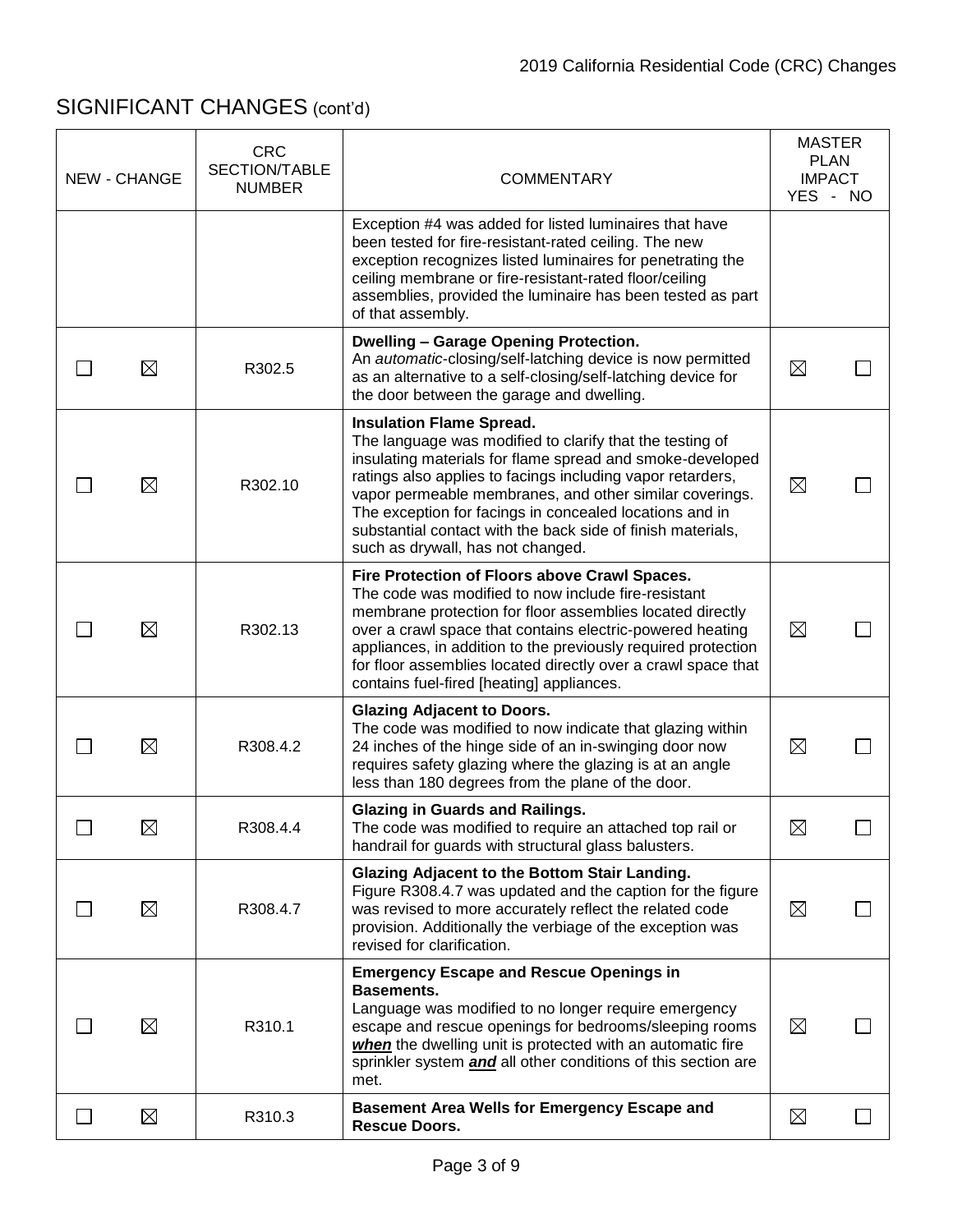| <b>NEW - CHANGE</b> | <b>CRC</b><br>SECTION/TABLE<br><b>NUMBER</b> | <b>COMMENTARY</b>                                                                                                                                                                                                                                                                                                                                                    | <b>MASTER</b><br><b>PLAN</b><br><b>IMPACT</b><br>YES - NO |  |
|---------------------|----------------------------------------------|----------------------------------------------------------------------------------------------------------------------------------------------------------------------------------------------------------------------------------------------------------------------------------------------------------------------------------------------------------------------|-----------------------------------------------------------|--|
|                     |                                              | The term "bulkhead enclosure" term was replaced with<br>"area wells" in the code language. The code now also<br>prescribes minimum area well dimensions and provisions<br>were added for ladders and steps in these 'area wells'.                                                                                                                                    |                                                           |  |
| $\boxtimes$         | R311.7.1,<br>R311.7.8                        | <b>Handrail Protection.</b><br>The handrail projection provisions were removed from the<br>stairways section and added into the handrails section.<br>Additionally, an exception was added to the handrail<br>projection limitations that provides for adequate clearance<br>behind the handrail when it passes a projection of a floor,<br>landing or tread return. | $\boxtimes$                                               |  |
| $\boxtimes$         | R311.7.3                                     | Maximum Vertical Stair Rise between Floor Levels or<br>Landings.<br>The maximum rise of a flight of stair increased by 4 inches,<br>from 147 to 151 inches.                                                                                                                                                                                                          | $\boxtimes$                                               |  |
| $\boxtimes$         | R311.7.5.3                                   | <b>Stair Nosings.</b><br>The revised code language clarifies that nosings must be<br>consistent throughout the stairway, which includes treads,<br>landings and floors of the stairway. The language referring<br>to nosing projections between stories has been removed<br>for clarification.                                                                       | $\boxtimes$                                               |  |
| $\boxtimes$         | R311.7.11,<br>R311.7.12                      | <b>Alternating Tread Devices and Ships Ladders.</b><br>Alternating tread devices and ships ladders are now<br>permitted as an element of a means of egress for serving<br>lofts, mezzanines, or similar areas that do not exceed 200<br>gross square feet in area, when such devices do not<br>provide exclusive access to a kitchen or a bathroom.                  | $\boxtimes$                                               |  |
| $\boxtimes$         | R312.1                                       | Guards.<br>The code language was changed to clarify that guard<br>requirements only apply to the specific portion of an<br>open-sided walking surface, (including stairs, ramps, and<br>landings) that is located more than 30 inches above grade.                                                                                                                   | $\boxtimes$                                               |  |
| $\boxtimes$         | R315                                         | <b>Carbon Monoxide Alarms.</b><br>The code was modified to require carbon monoxide alarms<br>be interconnected, where multiple carbon monoxide alarms<br>are required, in a dwelling unit through wiring or wireless<br>connections                                                                                                                                  | $\boxtimes$                                               |  |
| $\boxtimes$         | R315.5                                       | <b>Carbon Monoxide Alarms Exceptions.</b><br>This section was modified to clarify the application of<br>carbon monoxide alarms when access into the dwelling is<br>restricted                                                                                                                                                                                        | $\boxtimes$                                               |  |
| $\boxtimes$         | R317.1<br>R317.1.6                           | <b>Balcony or Elevated Surface Moisture Protection.</b><br>To mitigate moisture damage, code language was added to<br>require natural ventilation for enclosed framing members<br>beneath exterior balconies and elevated walking surfaces.                                                                                                                          | $\boxtimes$                                               |  |
| $\boxtimes$         | R317.3                                       | <b>Fasteners in Treated Wood.</b>                                                                                                                                                                                                                                                                                                                                    | $\boxtimes$                                               |  |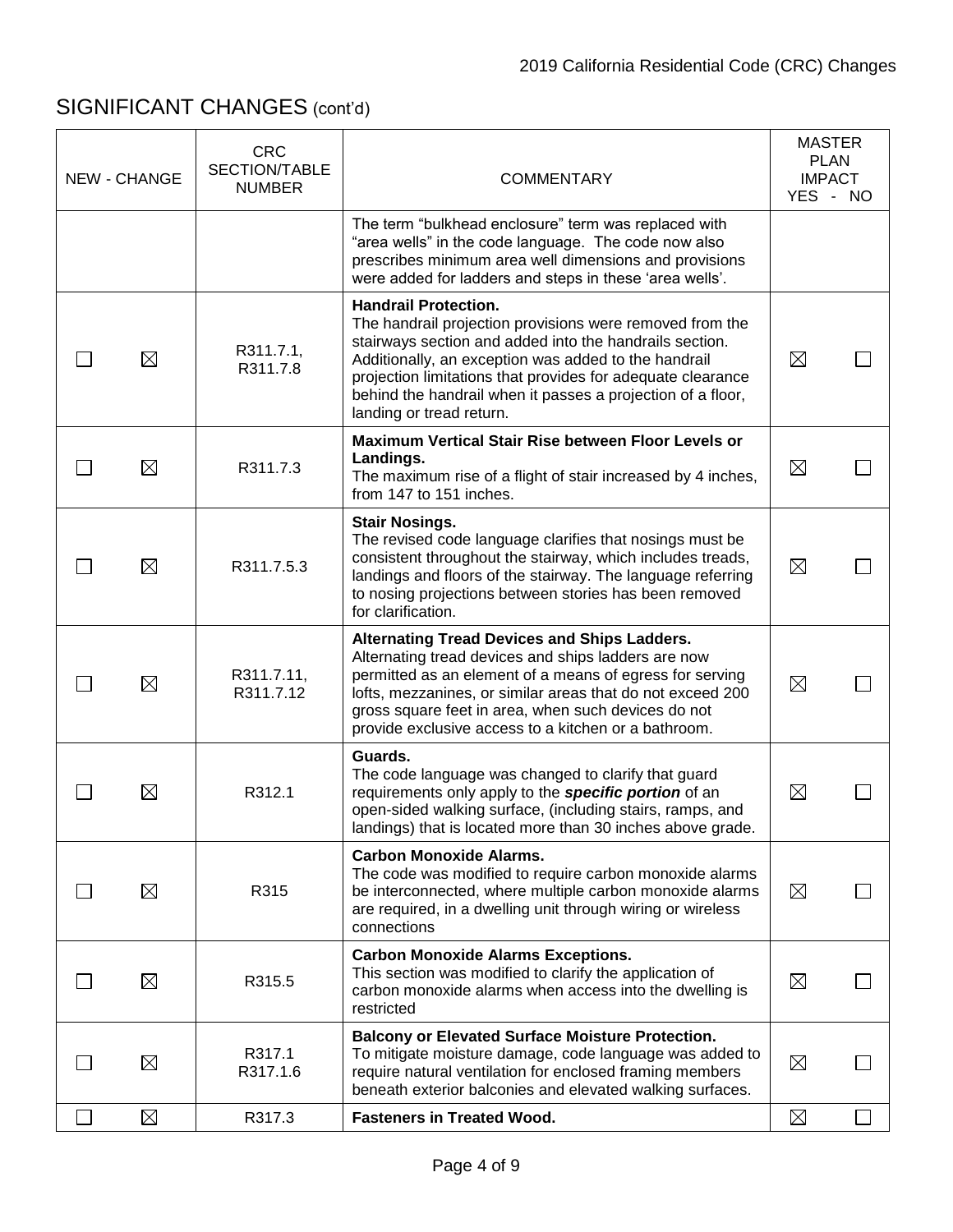| <b>NEW - CHANGE</b> | <b>CRC</b><br>SECTION/TABLE<br><b>NUMBER</b> | <b>COMMENTARY</b>                                                                                                                                                                                                                                                                                                                                                                              |             | <b>MASTER</b><br><b>PLAN</b><br><b>IMPACT</b><br>YES - NO |
|---------------------|----------------------------------------------|------------------------------------------------------------------------------------------------------------------------------------------------------------------------------------------------------------------------------------------------------------------------------------------------------------------------------------------------------------------------------------------------|-------------|-----------------------------------------------------------|
|                     |                                              | Code language was added to required staples in<br>preservative-treated wood and fire-retardant-treated wood<br>to be made of stainless steel.                                                                                                                                                                                                                                                  |             |                                                           |
| $\boxtimes$         | R324.4                                       | <b>Structural Requirements for Rooftop Mounted</b><br><b>Photovoltaic Systems.</b><br>Structural requirements for rooftop-mounted photovoltaic<br>panel systems have been revised and consolidated into a<br>new section titled "R324.4.1 Structural requirements."<br>This new section includes wind load and fire classification<br>requirements that were previously found in Section R907, | $\boxtimes$ |                                                           |
|                     |                                              | as well as roof load and roof penetration requirements.<br><b>Mezzanine Area Limitation Exception.</b>                                                                                                                                                                                                                                                                                         |             |                                                           |
| $\boxtimes$         | R325.3                                       | An exception was added to this section that allows an<br>increase of the mezzanine area, to one-half of the area of<br>the room containing the mezzanine, under certain<br>conditions.                                                                                                                                                                                                         | $\boxtimes$ |                                                           |
| ⊠                   | R325.6, R202                                 | <b>Habitable Attics.</b><br>The definition of habitable attic has been revised and the<br>technical requirements have been placed in a new sub-<br>section of "Section R325 Mezzanines".                                                                                                                                                                                                       | $\boxtimes$ |                                                           |
| $\boxtimes$         | <b>Table R403.4</b>                          | <b>Crushed Stone Footings.</b><br>Table R403.4 previously did not include minimum width<br>criteria. The table has been revised to now include both<br>minimum crushed stone footing depths and widths for a<br>precast concrete wall. The table also now includes criteria<br>for 2500 psi and 3500 psi soil bearing values.                                                                  | $\boxtimes$ |                                                           |
| $\boxtimes$         | R408.3                                       | Dehumidifiers in Unvented Crawl Spaces.<br>Code language was added to not require under-floor space<br>ventilation if an adequately-size dehumidifier is provided.                                                                                                                                                                                                                             | $\boxtimes$ |                                                           |
| ⊠                   | Table R505.3.2                               | <b>Cold-Formed Steel Joist Spans.</b><br>The maximum spans for cold-formed steel joists have been<br>revised. Also, footnote f was added to clarify that Table<br>R505.3.2 does not apply to continuous joists members with<br>the following joist designations: 800S162-33 and<br>1000S162-43.                                                                                                |             | ⊠                                                         |
| $\boxtimes$         | R507                                         | Decks.<br>Section R507 was reorganized for ease of use. Post to<br>beam connections, beam requirements, and joist<br>requirements were clarified through new text, figures, and<br>updated tables.                                                                                                                                                                                             | $\boxtimes$ |                                                           |
| $\boxtimes$         | R507.2,<br>Table R507.2.3                    | <b>Deck Materials.</b><br>Design specifications for wood, fasteners, flashing, and<br>other common deck materials were added. A section for<br>alternate materials was also added. Table R507.2.3<br>"Fastener and Connector Specifications for Decks" was<br>added.                                                                                                                           | $\boxtimes$ |                                                           |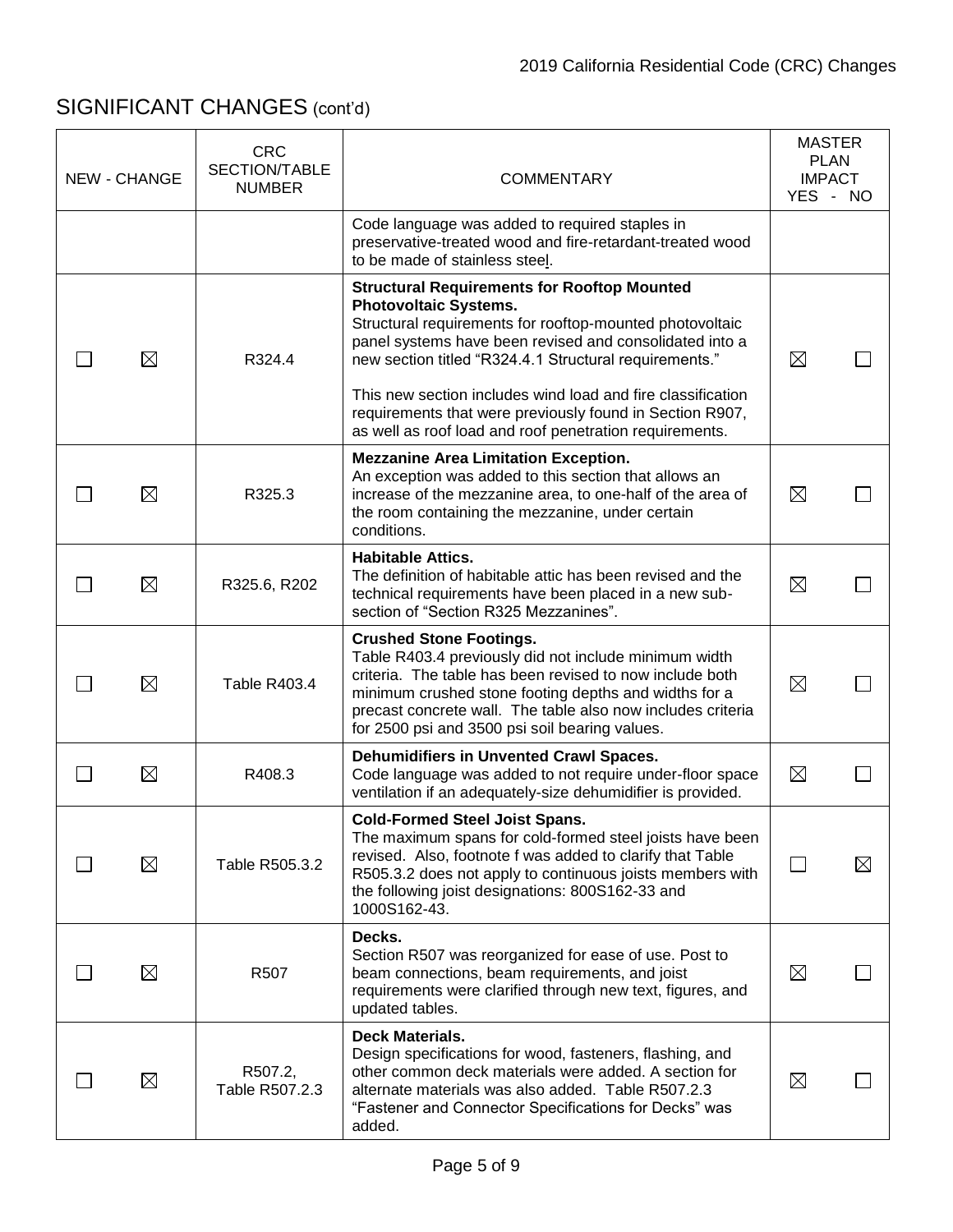|             | <b>NEW - CHANGE</b> | <b>CRC</b><br>SECTION/TABLE<br><b>NUMBER</b> | <b>COMMENTARY</b>                                                                                                                                                                                                                                                                                                                                                                                                                                                                             | <b>MASTER</b><br><b>PLAN</b><br><b>IMPACT</b><br>YES - NO |  |
|-------------|---------------------|----------------------------------------------|-----------------------------------------------------------------------------------------------------------------------------------------------------------------------------------------------------------------------------------------------------------------------------------------------------------------------------------------------------------------------------------------------------------------------------------------------------------------------------------------------|-----------------------------------------------------------|--|
| $\boxtimes$ | $\boxtimes$         | R507.3,<br>Table 507.3.1                     | <b>Deck Footings.</b><br>This new section was added to provide minimum<br>prescriptive deck footing sizes based on snow load, soil<br>quality, as well as footing shape and size. Table R507.3.1<br>"Minimum Footing Size for Decks" was added.                                                                                                                                                                                                                                               | $\boxtimes$                                               |  |
|             | $\boxtimes$         | R507.4                                       | Deck Posts.<br>This section was revised to clarify the code intent and<br>additional prescriptive options were added.                                                                                                                                                                                                                                                                                                                                                                         | $\boxtimes$                                               |  |
|             | $\boxtimes$         | R507.5                                       | Deck Beams.<br>Additional framing member sizes and associated maximum<br>deck beam spacing with total span lengths have been<br>added to the Deck Beam Span Lengths table. Additionally,<br>a footnote was added to clarify beam cantilever span<br>limitations.                                                                                                                                                                                                                              | $\boxtimes$                                               |  |
|             | $\boxtimes$         | R507.6                                       | Deck Joists.<br>Maximum joist spacing and total span length have been<br>clarified. In Table R507.6, maximum span length is listed<br>followed by maximum cantilever length.                                                                                                                                                                                                                                                                                                                  | $\boxtimes$                                               |  |
|             | $\boxtimes$         | R507.7,<br>R507.8,<br>R507.9,<br>R507.9.1.4  | Decking, Vertical and Lateral Support.<br>Decking material options and fastener systems are<br>clarified. Vertical and horizontal support of an exterior deck<br>is updated, while additional details on support and<br>attachment of ledgers are added.                                                                                                                                                                                                                                      | $\boxtimes$                                               |  |
| $\boxtimes$ |                     | R602.3.1,<br>Table R602.3(6)                 | <b>Alternate Stud Height.</b><br>A prescriptive requirement was added for studs greater<br>than 10 feet in height, in a new exception to section<br>R602.3.1, as well as a reference to a new Table R602.3(6)<br>that applies to 11 and 12 foot tall walls in one and two-story<br>buildings.                                                                                                                                                                                                 | $\boxtimes$                                               |  |
|             | $\boxtimes$         | Tables R602.7(1),<br>R602.7(2)               | <b>Girder and Header Spans.</b><br>Girder and header spans are updated assuming No. 2<br>Southern pine rather than No. 1 Southern pine. Building<br>widths listed in tables R602.7(1) and R602.7(2) were<br>changed to 12, 24 and 36 feet to address shorter hip roof<br>spans. Additionally, a footnote was added to clarify that<br>headers and girders are assumed to be braced. For<br>headers with pony walls above, a further reduction in span<br>is taken for 2x8 and larger headers. | $\boxtimes$                                               |  |
|             | $\boxtimes$         | Table R602.7.5                               | <b>Lateral Support for Headers.</b><br>The "Minimum Number of Full Height Studs at Each End of<br>Headers in Exterior Walls" table, R602.7.5, has been<br>significantly altered to simplify the full-height stud, or king<br>stud. Also the maximum stud on-center spacing information<br>was removed from the table and replaced with ultimate<br>design wind speed and exposure category criteria.                                                                                          | $\boxtimes$                                               |  |
|             | $\boxtimes$         | Table<br>R602.10.3(4)                        | <b>Seismic Adjustment Factors.</b>                                                                                                                                                                                                                                                                                                                                                                                                                                                            | $\boxtimes$                                               |  |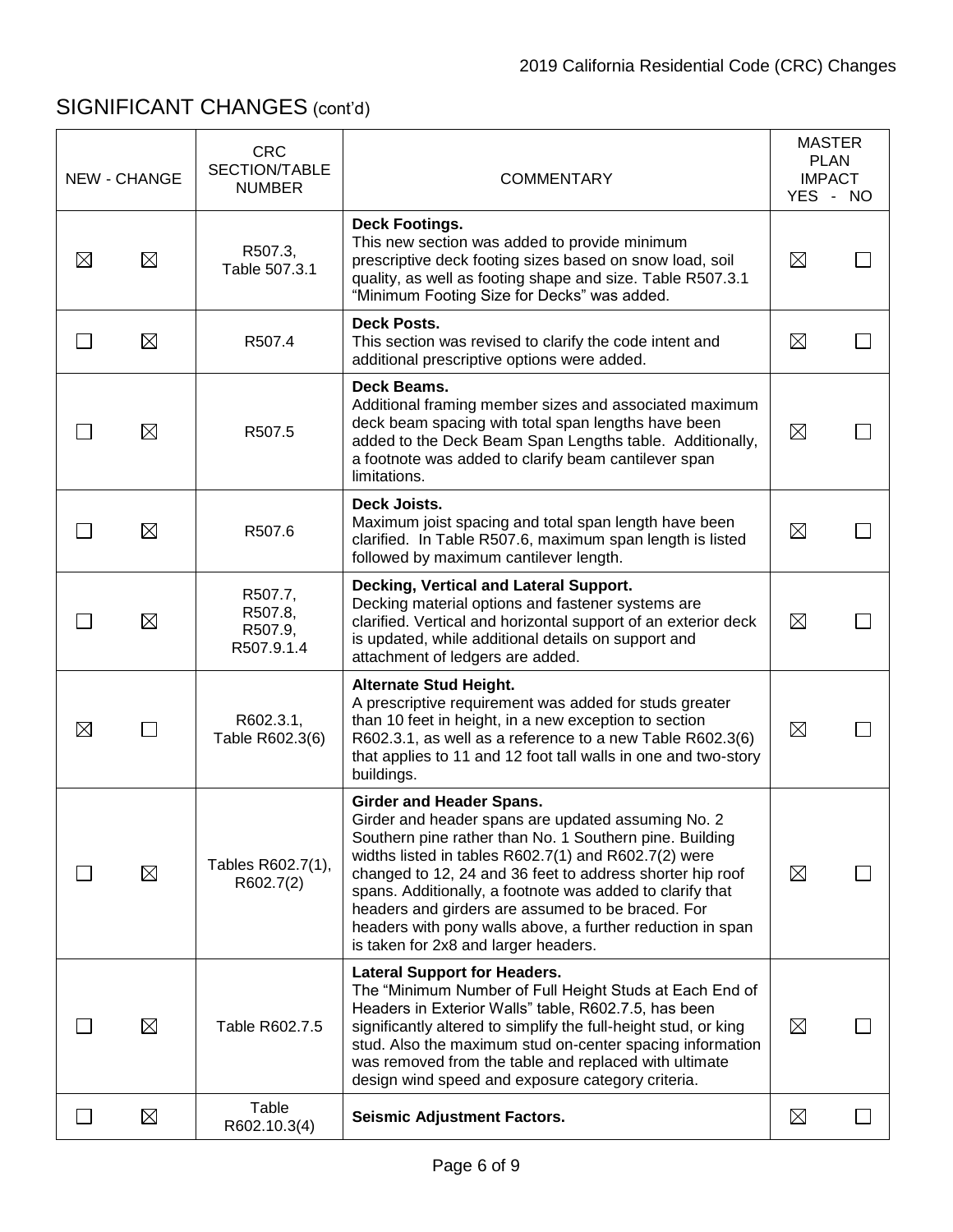| <b>NEW - CHANGE</b> | <b>CRC</b><br>SECTION/TABLE<br><b>NUMBER</b> | <b>COMMENTARY</b>                                                                                                                                                                                                                                                                                                                                | <b>MASTER</b><br><b>PLAN</b><br><b>IMPACT</b> |  |
|---------------------|----------------------------------------------|--------------------------------------------------------------------------------------------------------------------------------------------------------------------------------------------------------------------------------------------------------------------------------------------------------------------------------------------------|-----------------------------------------------|--|
|                     |                                              | This table was modified to clarify roof and ceiling dead<br>loads in the top story of a multi-story dwelling. An<br>alternative to use BV-WSP bracing method was added.<br>Additionally, the table now allows use of methods WSP and<br>CS-WSP with brick veneer in the second story of a<br>dwelling.                                           | YES - NO                                      |  |
| $\boxtimes$         | R602.10.4.1                                  | <b>Mixing Bracing Methods.</b><br>Mixing of continuous sheathing methods with an<br>intermittent alternate bracing method was clarified to<br>indicate that braced wall line(s) containing an intermittent<br>alternate method must have sufficient bracing length for the<br>alternate method, not just for the continuous sheathing<br>method. | $\boxtimes$                                   |  |
| ⊠                   | R602.10.6.4                                  | Method CS-PF - Continuously Sheathed Portal Frame.<br>A note was added to Figure R602.10.6.3 to indicate that<br>when a single CS-PF is built, the side of the portal frame<br>that has a post must have continuous sheathing beyond<br>that end of the portal frame.                                                                            | $\boxtimes$                                   |  |
| $\boxtimes$         | R602.10.6.5                                  | <b>Method BV-WSP.</b><br>This section was modified to include an exception that<br>allows for the use of BV-WSP method when the second<br>story has veneer on a quarter or less of the story.                                                                                                                                                    | $\boxtimes$                                   |  |
| $\boxtimes$         | Tables R603.3.1<br>and R603.3.1.1(2)         | <b>Cold-Formed Steel Wall Construction.</b><br>The wind speeds were updated in the Cold-formed steel<br>connection tables. Values in the CRC tables now match<br>AISI S230, the Standard for cold-formed steel framing-<br>prescriptive method for one- and two-family dwellings.                                                                | $\boxtimes$                                   |  |
| $\boxtimes$         | R602.1.11,<br>R610                           | <b>Structural Insulated Panels.</b><br>The structural insulated panels section was reorganized.<br>Information on facers, core, and adhesive requirements are<br>now located in APA PRS 610.1 not the CRC.                                                                                                                                       | $\boxtimes$                                   |  |
| ⊠                   | R703.2                                       | <b>Water-Resistive Barrier.</b><br>Language was added to indicate that water-resistive<br>materials other than No. 15 asphalt felt must be installed<br>following the manufacture's installation instructions. The<br>exemption for detached accessory building has been<br>deleted.                                                             | $\boxtimes$                                   |  |
| $\boxtimes$         | R703.3.1                                     | Soffit Installation.<br>A new section was added titled "R703.3.1 Soffit<br>Installation." This section includes requirements for wood<br>structural panel soffits and clarifies vinyl soffit<br>requirements.                                                                                                                                    | $\boxtimes$                                   |  |
| $\boxtimes$         | Table R703.8.4                               | Masonry Veneer Anchorage through Insulation into<br><b>Structural Panels.</b><br>Table R703.8.4(2), "Required Brick Tie Spacing for Direct<br>Application to Wood Structural Panel Sheathing", was<br>added. Language was also added to allow masonry                                                                                            | $\boxtimes$                                   |  |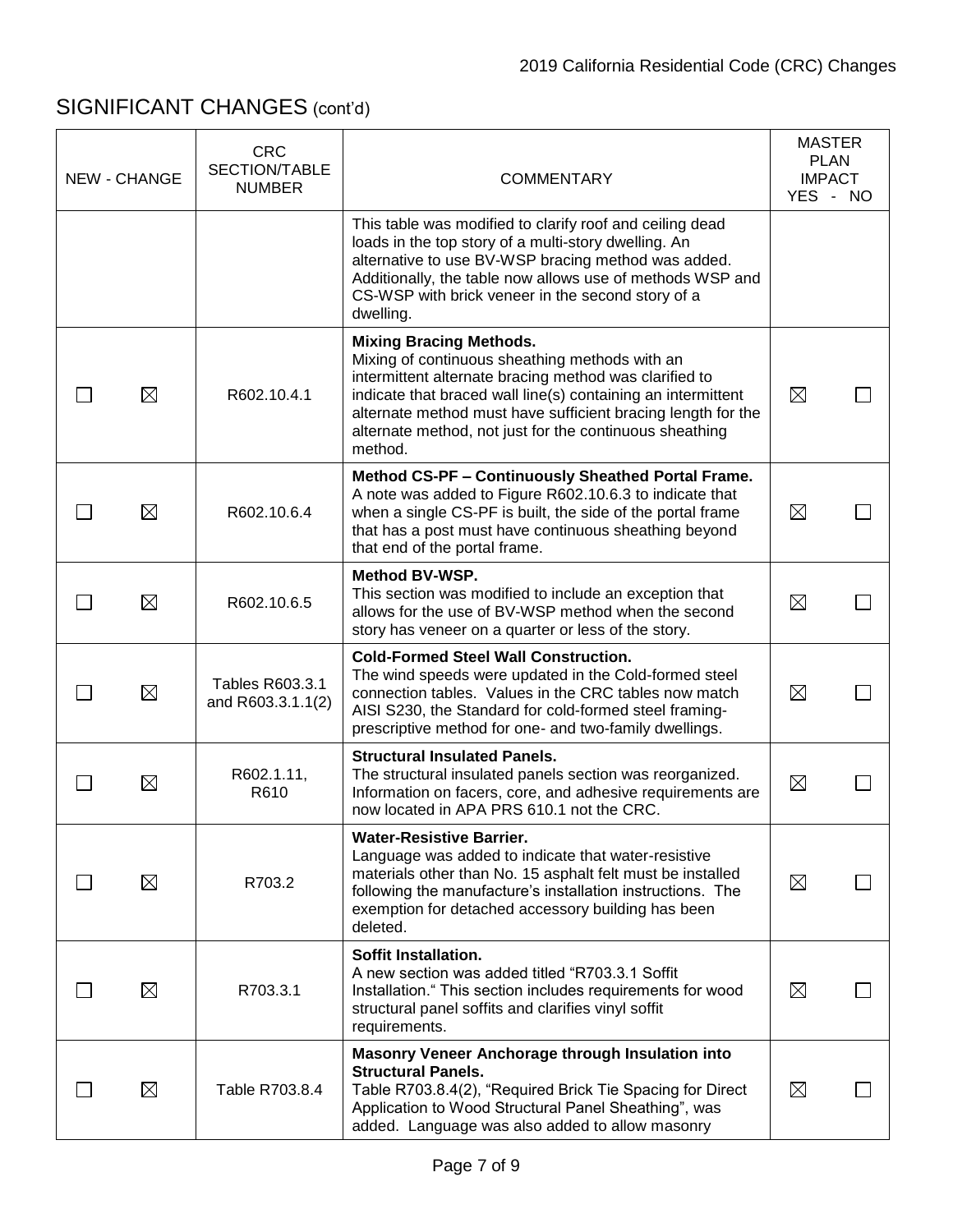| NEW - CHANGE | <b>CRC</b><br>SECTION/TABLE<br><b>NUMBER</b>    | <b>COMMENTARY</b>                                                                                                                                                                                                                                                                                                                                                                                                                                         |             | <b>MASTER</b><br><b>PLAN</b><br><b>IMPACT</b><br>YES - NO |
|--------------|-------------------------------------------------|-----------------------------------------------------------------------------------------------------------------------------------------------------------------------------------------------------------------------------------------------------------------------------------------------------------------------------------------------------------------------------------------------------------------------------------------------------------|-------------|-----------------------------------------------------------|
|              |                                                 | veneer tie spacing attachment through insulation for 7/16-<br>inch or thicker wood structural panels rather than studs.                                                                                                                                                                                                                                                                                                                                   |             |                                                           |
| $\boxtimes$  | Table R703.8.4(1)                               | <b>Airspace Requirements.</b><br>Footnote "c" was added to Table R703.8.4(1), "Tie<br>Attachment and Airspace Requirements", to allow the<br>airspace that provides drainage to contain some mortar<br>spills from construction.                                                                                                                                                                                                                          | $\boxtimes$ |                                                           |
| $\boxtimes$  | R703.11.2                                       | Vinyl Siding Installation Over Foam Plastic Sheathing.<br>Table 703.11.2, "Adjusted Minimum Design Wind Pressure<br>Requirement for Vinyl Siding", was added to provide design<br>wind pressures for vinyl siding resisting all wind loads<br>without reliance on wood structural panel sheathing below.<br>Additionally, a requirement was added for foam sheathing<br>and its attachment to be rated for wind pressure resistance<br>per Section R316.8 | $\boxtimes$ |                                                           |
| $\boxtimes$  | R802.1.5.4                                      | Labeling.<br>Language was modified to clarify that fire-retardant-treated<br>lumber and fire-retardant treated wood structural panels<br>require two labels: one label for general grading and<br>identification of the lumber or panel; and a second label for<br>fire-retardant treatment that includes eight specific items of<br>information.                                                                                                         | $\boxtimes$ |                                                           |
| $\boxtimes$  | R802.3,<br>R802.4,<br>R802.5,<br>R802.5.2.1     | Roof Framing.<br>The design and construction criteria for roofs in Section<br>R802 was divided into three separate sections: roof ridges,<br>rafters, and ceiling joists. Additionally, language was<br>added to section R802.5.2.1 to allow wood structural panel<br>roof sheathing to cantilever up to 9 inches beyond the<br>gable end wall without support.                                                                                           | $\boxtimes$ |                                                           |
| $\boxtimes$  | R806.2                                          | <b>Minimum Vent Area.</b><br>This section was modified to clarify that net free ventilation<br>may be less than 1/150 only if <b>both</b> required conditions are<br>met. Language was added to indicate that lower vents<br>must be located in the bottom 1/3 of the attic space.                                                                                                                                                                        | $\boxtimes$ |                                                           |
| $\boxtimes$  | R806.5                                          | <b>Unvented Attics.</b><br>An alternative path for unvented attic and rafter assemblies<br>in climate zones 3-15 was added, specifically Section 5.2,<br>and includes ten requirements.                                                                                                                                                                                                                                                                   | $\boxtimes$ |                                                           |
| $\boxtimes$  | <b>Tables</b><br>R905.1.1(1) and<br>R905.1.1(2) | <b>Underlayment Requirements for Photovoltaic Shingles.</b><br>Requirements for photovoltaic shingle underlayment were<br>revised for consistency with other roofing types and moved<br>to Tables R905.1.1(1) and R905.1.1(2).                                                                                                                                                                                                                            | $\boxtimes$ |                                                           |
| $\boxtimes$  | R905.17                                         | <b>Building Integrated Photovoltaic Panels</b><br>This new section addresses building-integrated<br>photovoltaic roof panel installation and attachment.<br>(Building-integrated shingles are regulated in another<br>portion of the code.) Additionally a definition has been                                                                                                                                                                            | $\boxtimes$ |                                                           |